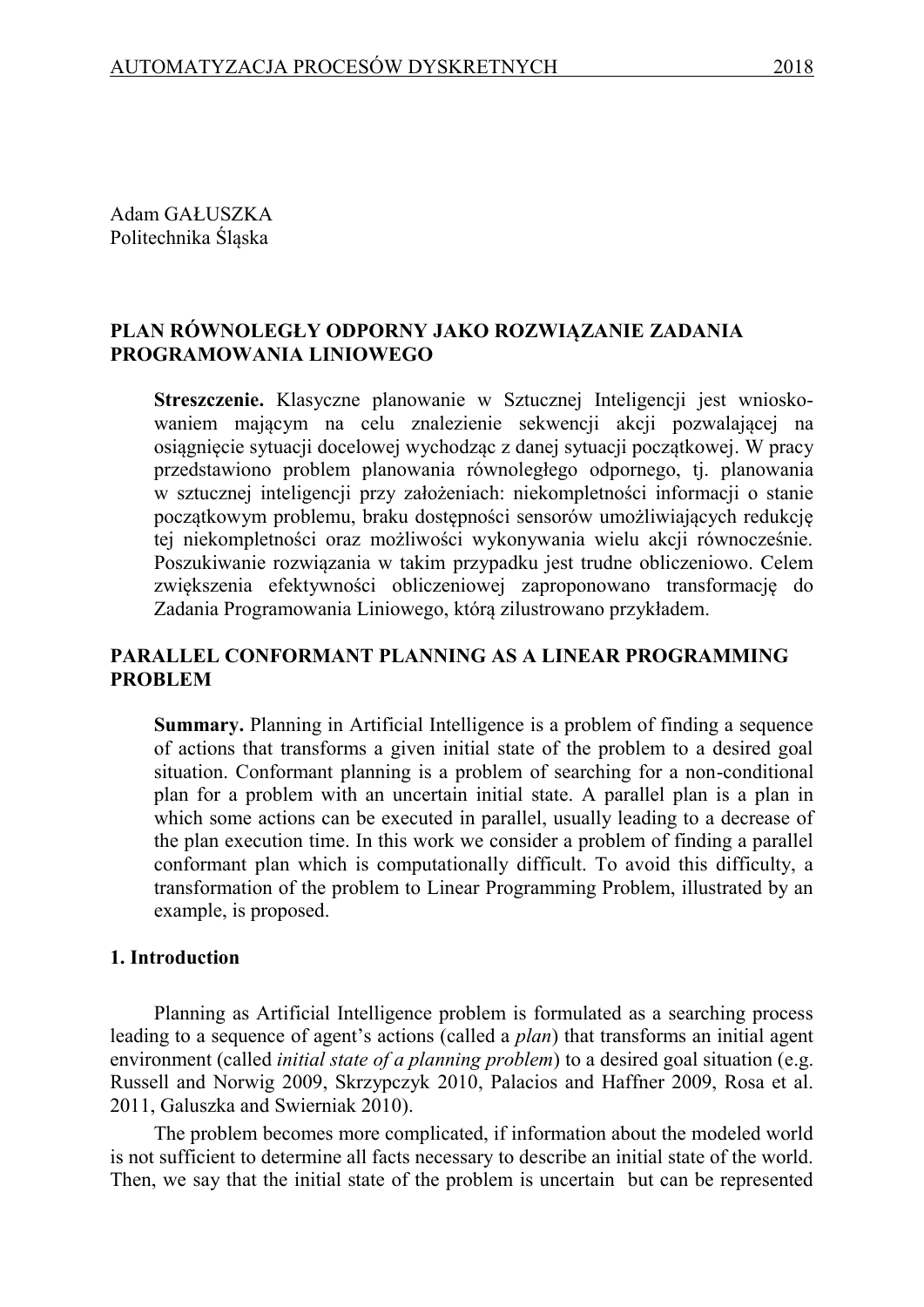by a set of possible initial states. A plan for solving such problem may take the form of actions that are executed conditionally, based on new information emerging during the search for the plan. This approach is called *conditional planning* (Russell and Norwig 2009, Weld et al. 1998).

In some cases, information from sensors may be unavailable e.g. sensors are damaged or broken down, receiving sensory information is too expensive or dangerous. Then, it is reasonable to search for a plan that is a solution to the planning problem independently of possible initial states. This approach is called *conformant planning* (also Russell and Norwig 2009, Weld et al. 1998). Both conditional and conformant planning are more difficult to solve than a classical planning (Bonet 2010).

The cases, in which more than one action can be applied in one planning step, i.e. some actions can be performed simultaneously, constitute a large class of important planning problems. Such problem formulation allows to model multi-agent and multirobot environments and is called *parallel planning* (e.g. Ghooshchi et al. 2015). Combining *conformant* and *parallel planning* leads to a problem, in which many agents interact in an uncertain environment with no possibility of performing sensing actions. Finding a solution to a parallel conformant planning problem is more difficult than for previous problems. To avoid this difficulty, in the paper we propose a heuristics for transformation of the problem to a Linear Programming Problem, illustrated by an example.

*Contribution.* In the paper a polynomial transformation of planning problem to LP problem, proposed in (Bylander 1997) and developed in (Galuszka 2011), is extended to handle parallel conformant planning. The problem of transforming conformant planning problems with single action in each planning step to LP has been studied earlier (Galuszka et al. 2015).

In chapter 2 planning and conformant planning problems are formulated, in chapter 3 the transformation of conformant planning to LP as well as an example are presented.

## **2. Preliminaries**

Following Bylander (1994) it is assumed that classical planning problem is denoted by  $\Pi$  (also called STRIPS planning) and consists of four sets  $\Pi = \{C, O, I, G\}$ , where:

- *C* is a finite set of *conditions*,
- *- O* is a finite set of actions, where each action  $o \in O$  takes the form  $c^+$ ,  $c^- \rightarrow c_+$ ,  $c_-$ , where:
	- $\bullet$   $c^+ \subseteq C$  are called *positive preconditions*,
	- $\bullet$  *c*  $\subseteq$  *C* are called *negative preconditions*,
	- $c_{+} \subset C$  are called *positive postconditions*,
	- $c_{\text{I}} \subseteq C$  are called *negative postconditions*,
- $I \subseteq C$  is an *initial state*,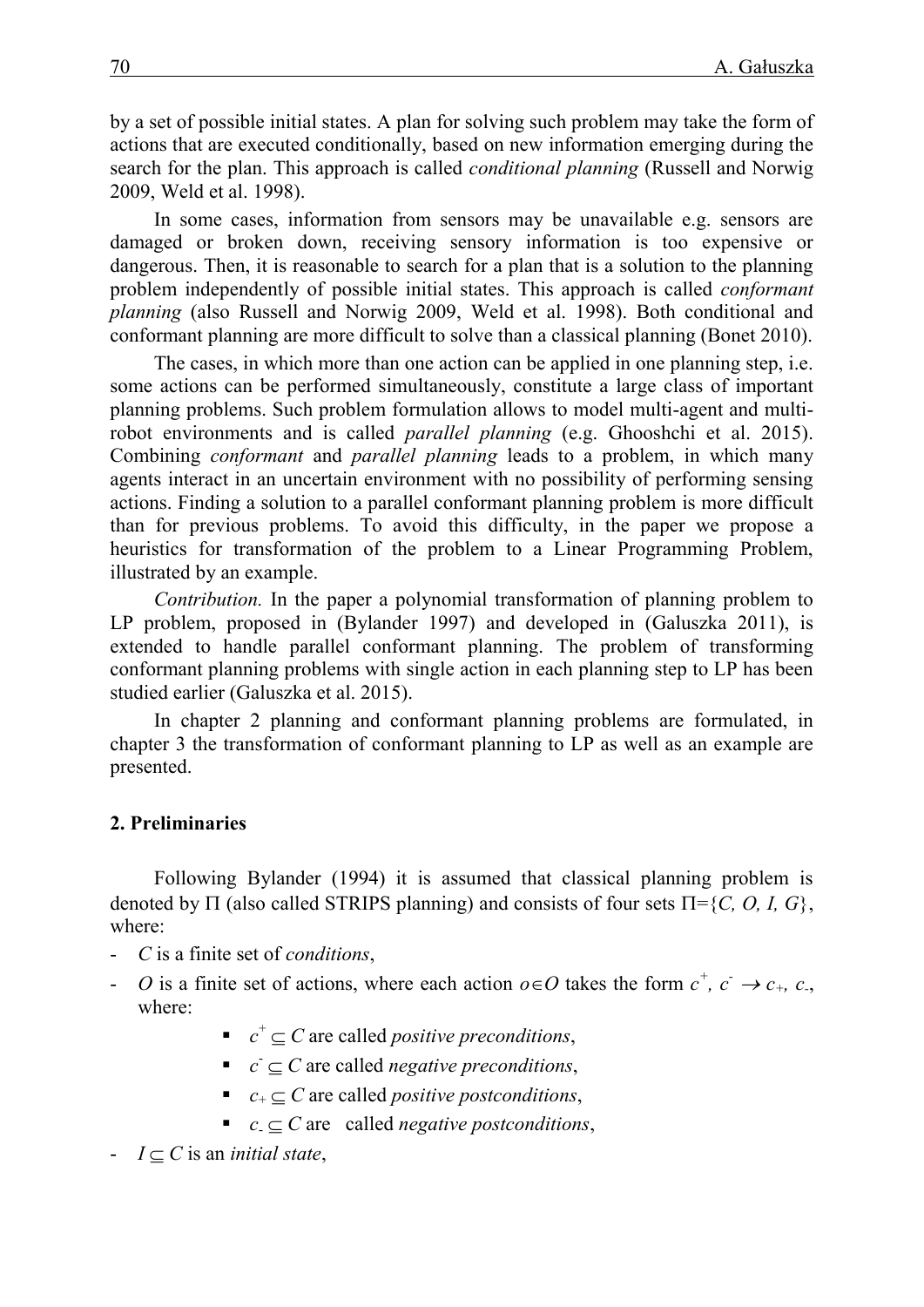$-G = {G_+, G_*}$  is a *goal situation*, where  $G_+ \subseteq C$  are positive conditions (i.e. are true) and  $G \subseteq C$  are negative conditions (i.e. are false).

In order to include information that some conditions are unknown (assume *k* conditions can be true or false) in the description of the current problem state, one can introduce so called *k-states* proposed by Baral et al. (2000). In simple terms, the *kstate* is a pair  $(s, \Sigma)$ , where *s* is the current problem state, and  $\Sigma$  is a set that consists of all possible initial states *I*. For unknown initial state the set  $\Sigma$  consists of all states *s*, for which:

- condition  $c \in C$  is true in the initial state (i.e.  $c \in I$ ),
- condition  $c \in C$  is false (i.e.  $\neg c \in I$ ),
- if it is unknown whether condition  $c \in C$  is true or false in the initial state, then the set  $\Sigma$  includes both states, for which this condition is true and false, respectively.

The initial state *I* can be potentially any state from states included in set  $\Sigma$ . It follows that planning problem with incomplete information about initial state takes the form:

$$
\Pi = (C, O, \Sigma, G). \tag{1}
$$

The result of applying action to the current state is presented below, is based on (Baral 2000) and is adopted to STRIPS problem.

For action *o*, *k*-state is described by a set {*Result*(*S*,  $\leq$ *o* $>$ ), *Result*(*Z*,  $\leq$ *o* $>$ )}, where *Result*( $S \leq o$ ) is the same like incase with complete information, e.g.:

Result(  $S, \{\}$ ) = S, Result( S,  $\{o\}$ ) = (S  $\cup$  c<sub>+</sub>) \ c\_ if c<sup>+</sup>  $\subseteq$  S  $\wedge$  c  $\cap$  S =  $\emptyset$ ; S in opposite case, Result( S,  $\langle 0_1, 0_2, \ldots, 0_n \rangle$  = Result( Result( S,  $\langle 0_1 \rangle$ ),  $\langle 0_2, \ldots, 0_n \rangle$ ), Result( $\Sigma$ ,  $\langle$ o $\rangle$ ) = { Result( $S'$ , $\langle$ o $\rangle$ )  $|S' \in \Sigma$  }.

The plan  $\Delta_C = \langle o_1, o_2, \ldots, o_n \rangle$  solves conformant planning problem, if *Result*( $\Sigma$ ,  $\Delta_C$ ) = *G*. Since all actions in  $\Delta_C$  are ordered,  $\Delta_C$  is called a *total order conformant plan*.

The *partial-order conformant plan* is denoted as  $\Delta_{\text{POC}} = {\Delta_{\text{SetC}}}, \pi$ , where  $\Delta_{\text{SetC}} = \{o_1, o_2, \dots, o_n\}$  is the set of actions, and  $\pi$  is the non-returnable partial order defined on  $\Delta_{\text{SetC}}$  (compare Backstrom 1998). So, a *partial-order conformant plan* is a compact representation of a set of possible *total* ordered plans.

The *parallel partial-order conformant plan* is denoted as  $\Delta_{\text{PPOC}} = {\Delta_{\text{SetC}}}, \pi, \#$ , where  $\{\Delta_{\text{SetC}}, \pi\}$  is  $\Delta_{\text{POC}}$ , while # is a symmetrical relation, defined on the set  $\Delta_{\text{SetC}}$ . #  $\subseteq (\pi \cup \pi^{-1})$  is called a non-concurrency relation and it indicates which actions cannot be applied in parallel.

*Example*. To illustrate a parallel conformant planning problem consider the following simple *bomb in the toilet* problem (Son Tran Cao et al. 2005) with one action containing conditional effects: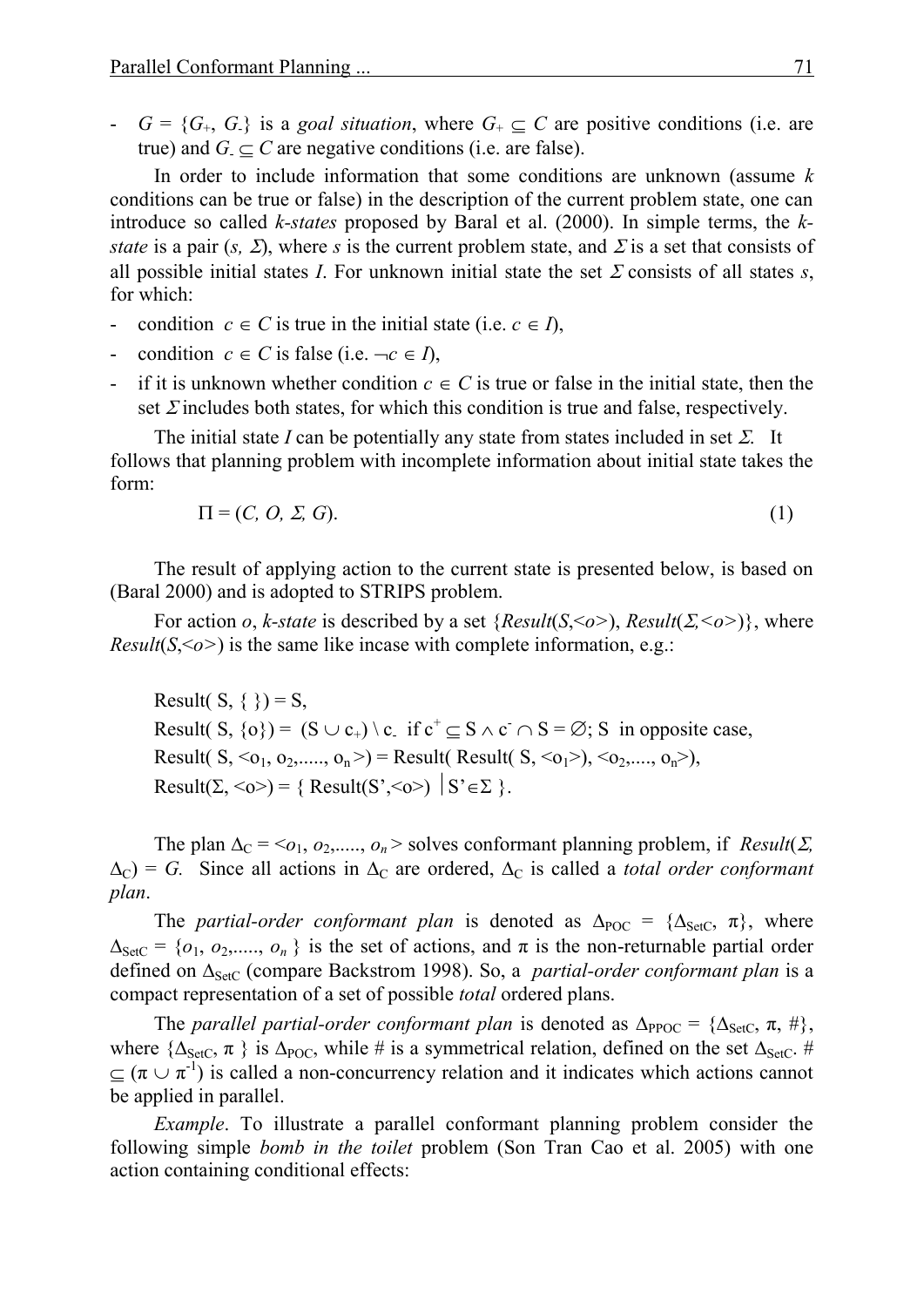Dunk(P): preconditions: package(P), bomb(B) effects: if  $in(P, B)$  then defused $(B)$ , (2)

meaning that if there is a bomb B and there is a package P then action *dunk* causes that bomb B is defused if it was in package P. So if there is no bomb in package, the action *dunk* has no effects.

Action model in formula (2) is different than classical STRIPS action. It is caused by a fact that actions effects are formulated conditionally with general schema: actions causes *set1\_of\_conditions* if *set2\_of\_conditions.* Please note that an action defined in such way has no preconditions but action effects are formulated conditionally. It implies that preconditions are indirectly defined by effects, so action *Dunk* is equivalent to two classical STRIPS actions:

Dunk<sub>1</sub>(P): pre: package(P), bomb(B),  $in(P, B)$ ; eff: defused(B) Dunk<sub>2</sub>(P): pre: package(P), bomb(B), not(in(P, B)); eff: no effects

Now, let us consider the following problem  $\Pi_{BT}$  with two possible initial states (bomb is in package 1 or in package 2):

$$
\Pi_{\text{BT}} = (C_{\text{BT}}, O_{\text{BT}}, \Sigma_{\text{BT}}, G_{\text{BT}}), \tag{3}
$$

where:

 $C_{BT}$  = {package(P1),package(P2),bomb(B),in(P1,B),in(P2,B), defused(B)},  $O_{\text{BT}} = \{$  Dunk  $\},$  $\Sigma_{\text{BT}} = \{\{\text{package}(P1), \text{package}(P2), \text{bomb}(B), \text{in}(P1,B)\},\}$  $\{(\text{package}(P1),\text{package}(P2),\text{bomb}(B),\text{in}(P2,B)\}\},$  $G_{\text{BT}} = \{ \text{ defined(B)} \}.$ 

The conformant plan that solves the  $\Pi_{BT}$  problem is:

 $\Delta_{\text{CBT}}$  = < Dunk(P1), Dunk(P2)> or  $\Delta_{\text{CBT}}$  = < Dunk(P2), Dunk(P1)>. (4)

The partial-order conformant plan that solves the  $\Pi_{BT}$  problem is:  $\Delta_{\text{POCBT}} = \{ \text{Dunk}(P2), \text{Dunk}(P1) \}.$  (5)

If actions in  $\Delta_{\text{POCBT}}$  can be performed in parallel ( $\#_{\text{BT}} = \emptyset$ ), then  $\Delta_{\text{POCBT}} =$  $\Delta_{\text{PPOCBT}}$  and the problem is solved in one step. *End of example*.

#### **3. Translation to Linear Programming problem**

Following (Bylander 1997), the transformation from planning to Linear Programming is based on mapping of conditions and operators in each plan step to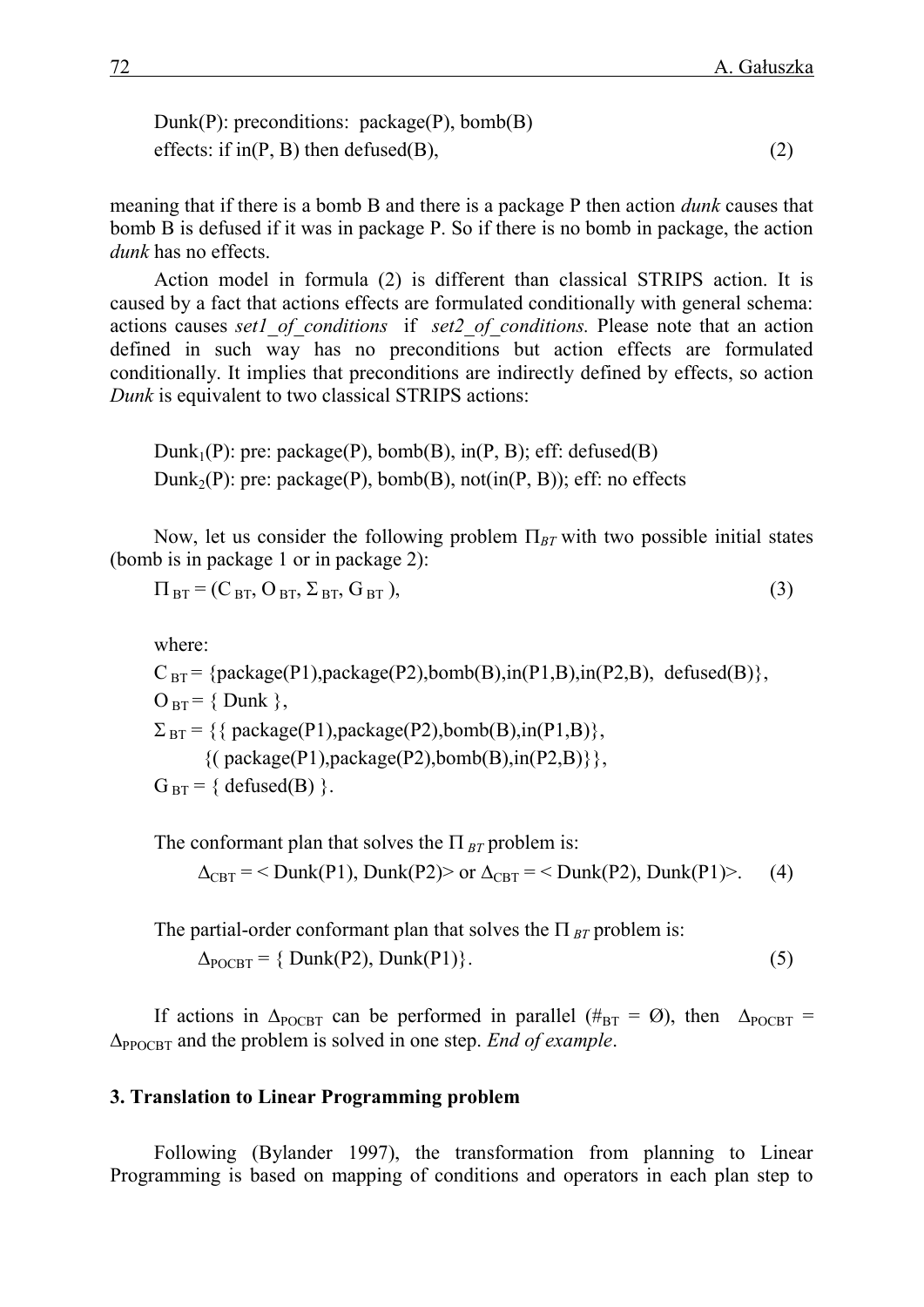variables. Truth values of conditions are mapped to "0" and "1" for the planning without incompleteness, and to any values between "0" and "1" for planning with incomplete information. The objective function reaches the maximum, if the goal situation is true in the last step of planning.

If *l* is the number of planning steps and *w* is the number of possible initial world states then variables of problem (3) for conditions are:

$$
c_1(i) = package(P1, i), c_2(i) = package(P2, i), c_3(i) = bomb(B, i),c_4^w(i) = in(P1, B, i)^w, c_5^w(i) = in(P2, B, i)^w, c_6^w(i) = defined(B, i)^w,i = 0, 1, ...l, w = 1, 2,
$$
\n(6)

for actions:

$$
o_1^w(i) = \text{Dunk}_1(\text{P1}, i)^w, o_2^w(i) = \text{Dunk}_2(\text{P1}, i)^w, o_3^w(i) = \text{Dunk}_1(\text{P2}, i)^w, o_4^w(i) = \text{Dunk}_2(\text{P2}, i)^w, i = 0, 1, \dots, l-1, w = 1, 2.
$$
 (7)

The initial state is a disjunction of two possibilities. It is modelled by a set of equality constraints:

package(P1,0) = 1, package(P2,0) = 1, bomb(B,0) = 1, in(P1,B,0) <sup>1</sup> = 1, in(P2,B,0)<sup>1</sup> = 0, defused(B,0) <sup>1</sup> = 0, in(P1,B,0) <sup>2</sup> = 0, in(P2,B,0) <sup>2</sup> = 1, defused(B,0) <sup>2</sup> = 0, (8)

Goal state  $G_{BT}$  is reached if condition *(defused B)* is *true* in last planning step in each world, so the objective function of LP is:

$$
\text{Max} \leftarrow f = \text{defined}(B, I)^1 + \text{defined}(B, I)^2. \tag{9}
$$

The planning problem is solved, if the optimal value of *f* is equal to 2, meaning that the condition in both worlds is true. It leads to following formulation of optimization problem: *Find minimal number of planning steps l, such that f =* 2*.* 

The set of constraints is given by:

- actions can be applied if preconditions are true (these are inequality constraints), so basing on formula (3) we have:

$$
package(P1,i) ≥ Dunk1(P1,i)w + Dunk2(P1,i)w,\npackage(P2,i) ≥ Dunk1(P2,i)w + Dunk2(P2,i)w,\nr * bomb(B,i) ≥ Dunk1(P1,i)w + Dunk2(P1,i)w + Dunk1(P2,i)w + Dunk2(P2,i)w,\nin(P1,B,i)w ≥ Dunk1(P1,i)w,\n(1 - in(P1,B,i)w) ≥ Dunk2(P1,i)w,\n(1 - in(P2,B,i)w) ≥ Dunk2(P2,i)w, i = 0, 1, 2, ...l-1, w=1,2,
$$
\n(10)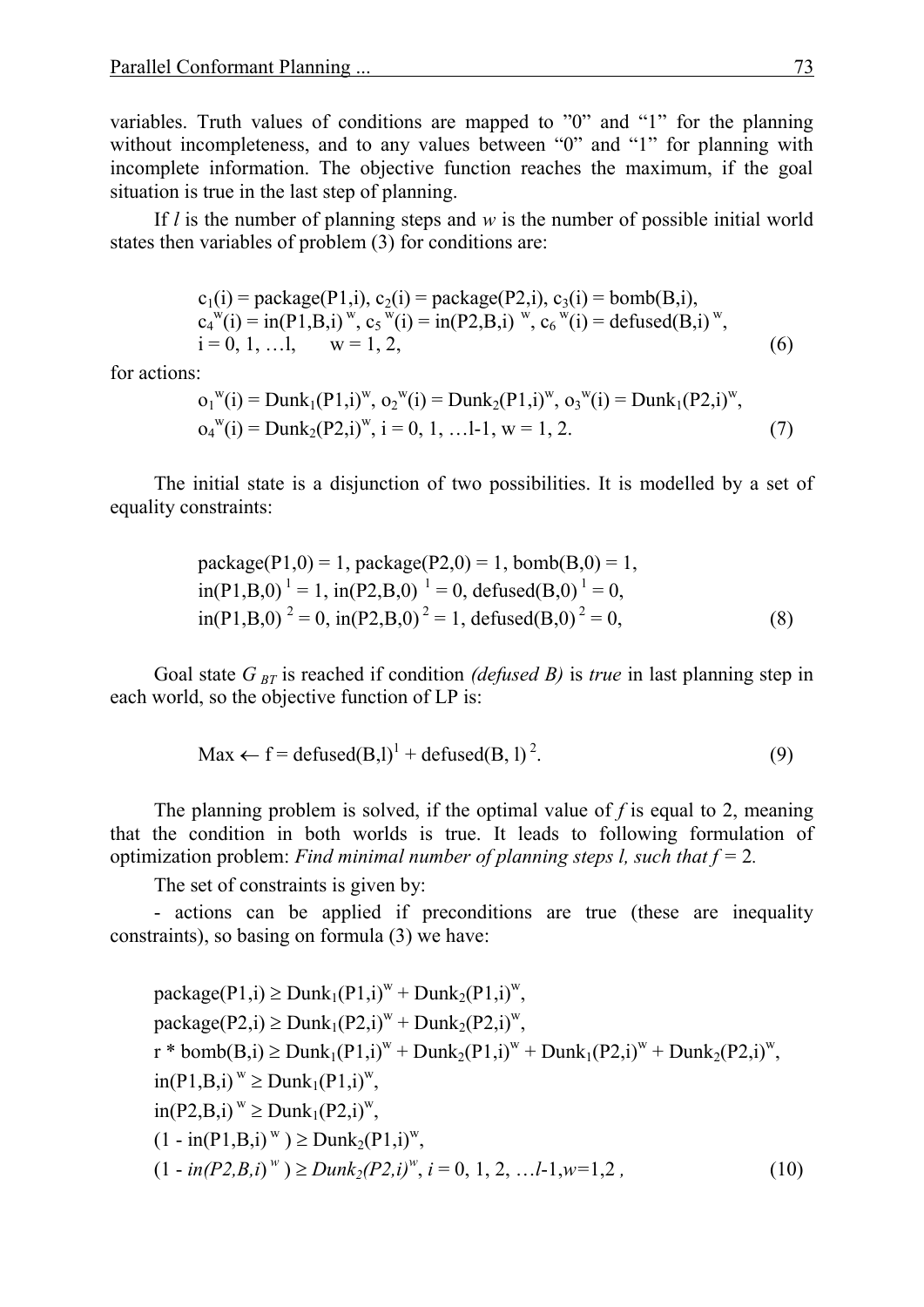where *r* is a natural number indicating how many actions can be performed in parallel (in our example  $r = 2$ ),

- changes of variables for conditions due to action application (these are equality constraints), so basing on formula (3) we have:

$$
\begin{aligned} \text{defined}(B, i+1)^{w} &= \text{defined}(B, i)^{w} + \text{Dunk}_{1}(P1, i)^{w} + \text{Dunk}_{1}(P2, i)^{w} \\ i &= 0, 1, 2, \dots l-1, w = 1, 2. \end{aligned} \tag{11}
$$

The equality constraint (11) should be studied more carefully. If actions *Dunk*<sub>*I*</sub>(*P1,i*)<sup>*w*</sup> and *Dunk*<sub>*I*</sub>(*P2,i*)<sup>*w*</sup> are applied in parallel in the same planning step, then the value of condition *defused*(*B*,  $i + 1$ )<sup>*w*</sup> becomes infeasible. In this case, one should introduce an additional balancing variable for each condition in each planning step to avoid infeasibility:

$$
\begin{aligned}\n\text{defined}(B, i+1)^{w} + \text{defined}(B, i+1)_{b}^{w} &= \\
&= \text{defined}(B, i)^{w} + \text{Dunk}_{1}(P1, i)^{w} + \text{Dunk}_{1}(P2, i)^{w}, \\
i &= 0, 1, 2, \dots 1 - 1, w = 1, 2.\n\end{aligned} \tag{12}
$$

Basing on formulas (6) to (12) it is easy derive general formulas for any problem (1). Finally, the LP problem takes the following form:

$$
\max_{x} \leftarrow f^{T} x \qquad Ax \leq b
$$
  

$$
A_{eq} x = b_{eq}
$$
  

$$
0 \leq x \leq 1
$$
 (13)

Table 1 presents the optimal solution of the problem (13) as well as two additional test problems with possible initial states given by set of equalities (14) and  $(15)$ :

in(P1,B,0) <sup>1</sup> = 1, in(P2,B,0)<sup>1</sup> = 0, defused(B,0) <sup>1</sup> = 0, in(P1,B,0) <sup>2</sup> = 1, in(P2,B,0) <sup>2</sup> = 1, defused(B,0) <sup>2</sup> = 0; (14) in(P1,B,0) <sup>1</sup> = 1, in(P2,B,0)<sup>1</sup> = 0, defused(B,0) <sup>1</sup> = 0, in(P1,B,0) <sup>2</sup> = 0, in(P2,B,0) <sup>2</sup> = 0, defused(B,0) <sup>2</sup> = 0. (15)

In the first one (14) there is a bomb in first package but it is uncertain whether it is in the second package, in second one (15) there is no bomb in second package but it is uncertain whether it is in first package.

It should be noted that values of variables for actions are binary integer, so the solution presented in table 1 can be directly interpreted as a plan:

 $\Delta_{\text{PPOCBT}} = \{ Dunk(P2), Dunk(P1) \}.$ 

In the opposite case, one should apply additional heuristics or methods that lead to a binary integer solution (see e.g. Galuszka 2011).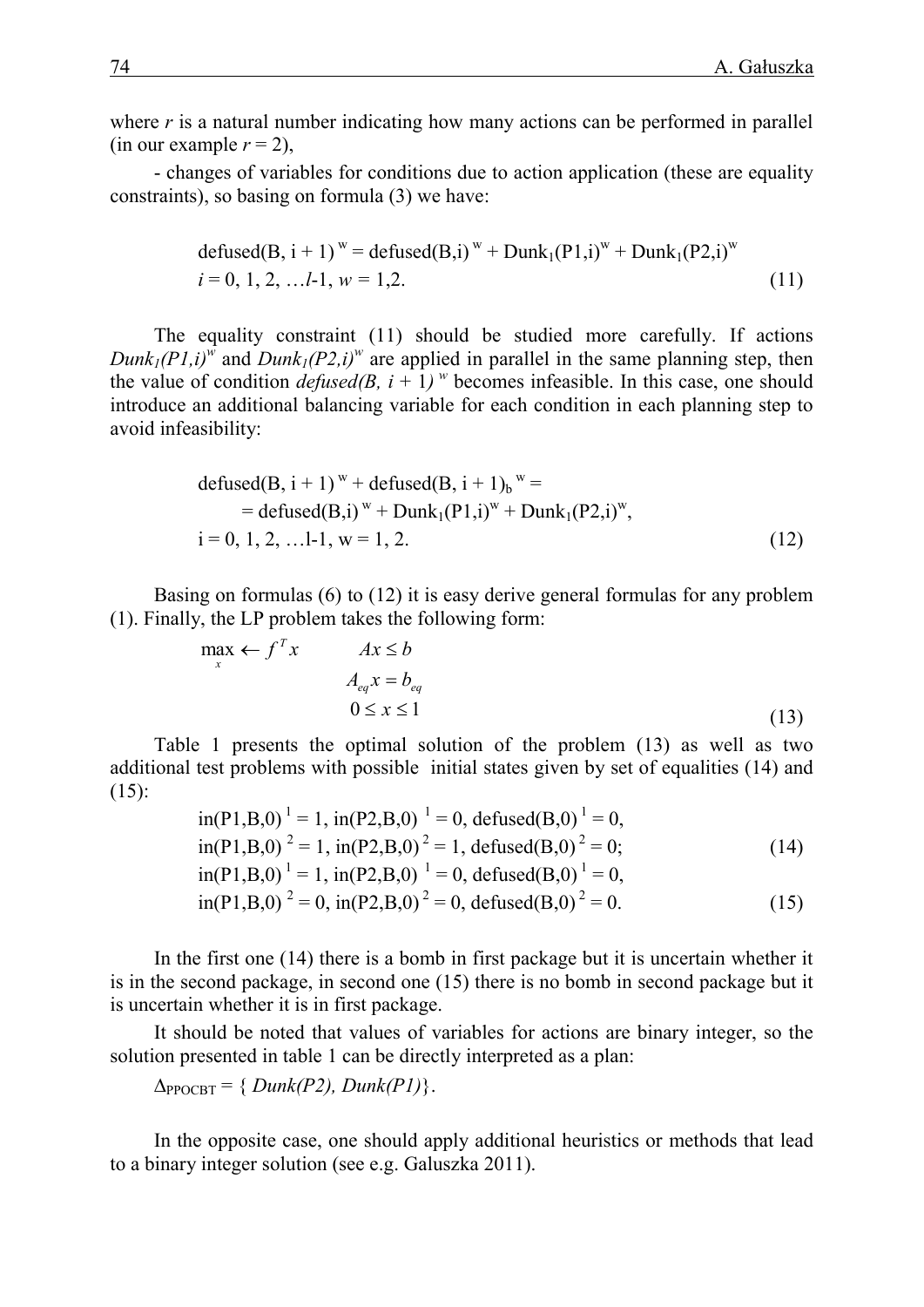|         | LP variable   | problem (13)   | problem (14)   | problem (15)   |
|---------|---------------|----------------|----------------|----------------|
|         | package(P1,0) | 1              | 1              | 1              |
|         | package(p2,0) | 1              | 1              | 1              |
|         | bomb(B,0)     | 1              | 1              | 1              |
| world 1 | in(P1,B,0)    | $\overline{1}$ | 1              | 1              |
|         | in(P2,B,0)    | 0              | 0              | 0              |
|         | defused(B,0)  | 0              | 0              | 0              |
| world 2 | in(P1,B,0)    | 0              | 1              | $\overline{0}$ |
|         | in(P2,B,0)    | 1              | 1              | 0              |
|         | defused(B,0)  | 0              | 0              | 0              |
| world 1 | Dunk1(P1,0)   | 1              | 1              | 1              |
|         | Dunk2(P1,0)   | 0              | 0              | 0              |
|         | Dunk1(P2,0)   | 0              | 0              | 0              |
|         | Dunk2(P2,0)   | 0              | $\overline{0}$ | 0              |
| world 2 | Dunk1(P1,0)   | 0              | 1              | 0              |
|         | Dunk2(P1,0)   | 0              | 0              | 0              |
|         | Dunk1(P2,0)   | 1              | 0              | 0              |
|         | Dunk2(P2,0)   | 0              | $\overline{0}$ | 0              |
| world 1 | defused(B,1)  | 1              | 1              | 1              |
| world 2 | defused(B,1)  | 1              | 1              | 0              |
|         | objective f   | $\overline{2}$ | $\overline{2}$ | 1              |

Optimal solution *xopt* for problems (14,15,16)

#### **4. Conclusion and future work**

Important planning problems are those where more than one agent interacts with the problem environment simultaneously. They arise in multi-agent and multi-robot environments. It leads to changes in constraints (10). Additionally, it is assumed here that maximal number of actions applied to current problem state is *m*. It can occur when *m* agents act on the same problem state or one agent is able to perform *m* actions at a time. It should be noted that for some problem states it may be impossible to perform *m* actions at a time, so to the set of inequalities (10) now (i.e. for  $|O| = n$ ) should be extended by additional formula:  $o_1 + o_2 + \ldots + o_n \leq m$ .

It should be noted that in real-life problems application of an action to a problem state does not always lead to expected effects. It is particularly important in cases where action outcomes are uncertain, as well, and when a condition that is determined can become undetermined. It leads to changes in constraints (12) and will be considered in future works.

*Acknowledgment. This work has been supported by Institute of Automatic Control BK grant 02/010/Bk\_17/0060 in the year 2018.*

Table 1